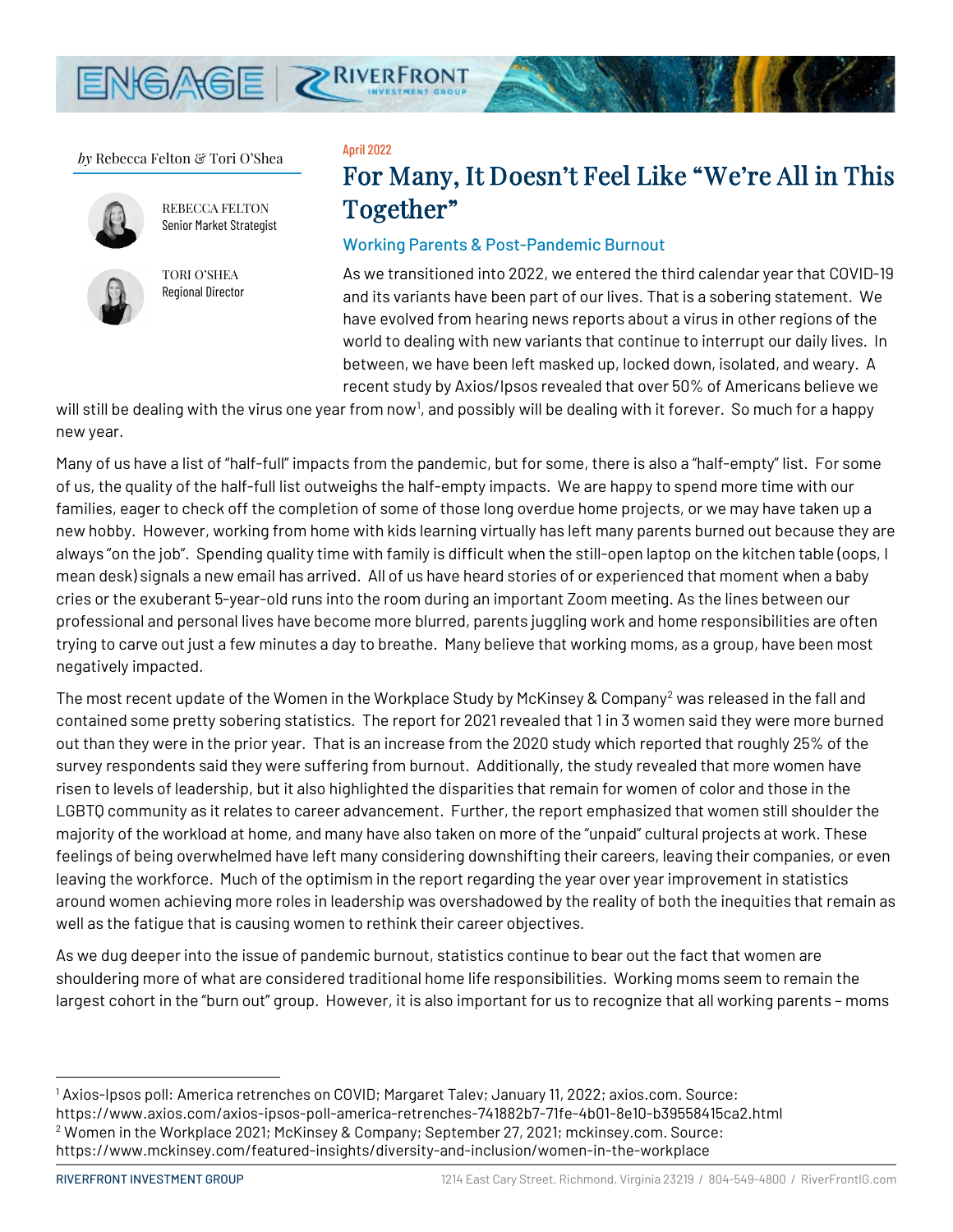and dads - have seen dramatic changes in the flow of home life routines. Consequently, the need for boundaries between home life and careers has become a bigger challenge for all working parents.

Prior to the pandemic, there had been a slow migration towards allowing employees to flex between time spent in the office and time working from home. However, concerns about impacts on productivity, collaboration and general corporate culture weighed heavily on widespread adoption. Fast forward to 2020, and companies around the world got a crash course in the virtual office environment. (We should pause and remember, that working remotely is not viable for many industries so our report addresses those that can sustain this model.) Many of us have spent the majority of our working hours during 2020 and 2021 away from the office. Last fall, as it seemed that the grip of COVID-19 was starting to loosen, many workers across the United States were given dates by which they were to return to their offices. Then came the Omicron variant which put those plans in limbo. At about the same time, headlines began to appear discussing "The Great Resignation" as people started leaving the workforce.

In November 2021, the number of Americans leaving their jobs hit a record high. Some people were going to better paying jobs, but many were still wrestling with the responsibilities of caring for children or were afraid of the virus. According to one recent article in Forbes<sup>[3](#page-1-0)</sup>, the bigger issue is not the Great Resignation, rather it is the Great Contemplation. Citing a report by Catalyst and Harris Poll, they noted that nearly 50% of employees are contemplating leaving their job. Some respondents were thinking about changing jobs because they felt their companies had shown little concern for them during the pandemic. Perhaps an even greater reason for people considering a job change or career shift has to do with them rethinking their priorities and seeking to reorder their lives to find a better balance between work and spending time with their families. Yet another article rephrased the term work-life balance to lifework integration.

It has been two years since the pandemic disrupted our lives. That disruption accelerated the trend towards digitization and flexible working environments. However, the statistics around employee burnout remain troubling. More and more, companies are working to strengthen their culture with intentional efforts around improving levels of employee engagement and satisfaction. In addition to more flexible work environments, we believe some of those efforts will include investing in mentorship and leadership development, reviewing policies and procedures to support caregivers, and facilitating open lines of communication.

At RiverFront Investment Group, we have worked to strengthen our firm's culture by launching our Working Parents Group which has provided a forum for working parents to share their challenges and ideas in an effort to support each other. Additionally, through our Justice, Equity, Diversity, and Inclusion (JEDI) initiative, we continue to investigate ways we can be more inclusive of all our associates and utilize things such as one-on-one meetings with managers as well as "Stay Interviews" to listen to associates and address their specific needs. The journey towards the new normal should be different for everyone – there is no "one size fits all". As leaders work to do their part to improve corporate culture, each of us can also play a part by being empathetic to the stresses of those around us.

## About ENGAGE

RiverFront founded Engage in 2019 with the goal of changing and improving the experience for women in financial services. The mission of Engage is to engage women in our Industry through mentorship, education, and support.

[View our full library of Engage articles here.](https://www.riverfrontig.com/insights/topic/engage)

#### *Important Disclosure Information*

*RiverFront Investment Group, LLC ("RiverFront"), is a registered investment adviser with the Securities and Exchange Commission. Registration as an investment adviser does not imply any level of skill or expertise. Any discussion of specific securities is provided for informational purposes only and should not be deemed as investment advice or a* 

<span id="page-1-0"></span><sup>3</sup> 'The Great Resignation' Isn't Really a Thing. Something Else Is; Dan Pontefract; November 22, 2021; Forbes.com. Source: https://www.forbes.com/sites/danpontefract/2021/11/22/the-great-resignation-isnt-really-a-thing-something-else-is